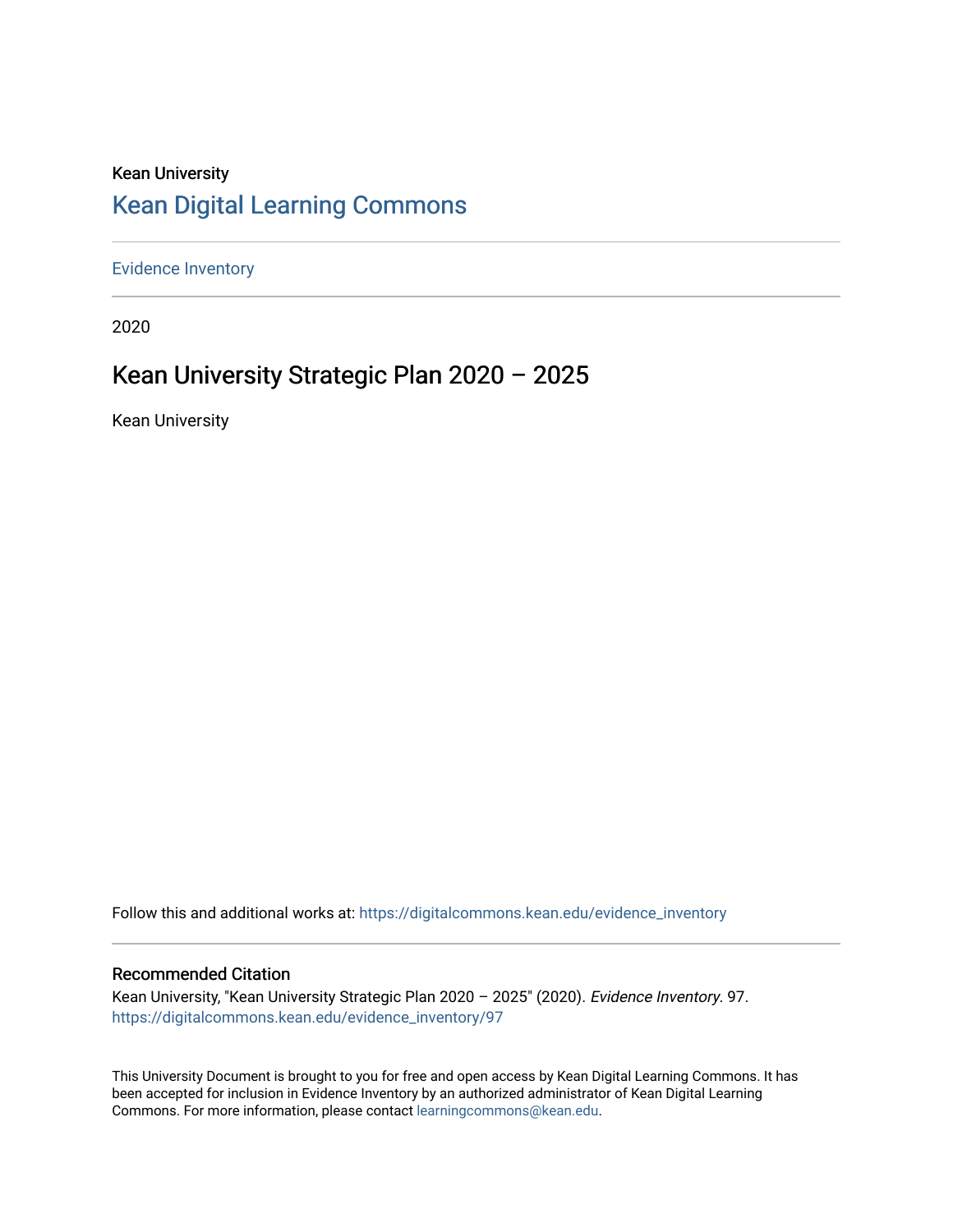## Kean University Strategic Plan 2020 – 2025

#### Abstract

Kean University Strategic Plan 2020 – 2025

At the June 22, 2020 meeting of the Board of Trustees at Kean University, the final draft of the strategic plan, "Beyond 2020, Kean University Strategic Plan for 2020 - 2025" was approved. The Kean University Strategic Plan for 2020 - 2025 is available.

#### Keywords

Strategic Plan, Strategic Plan 2020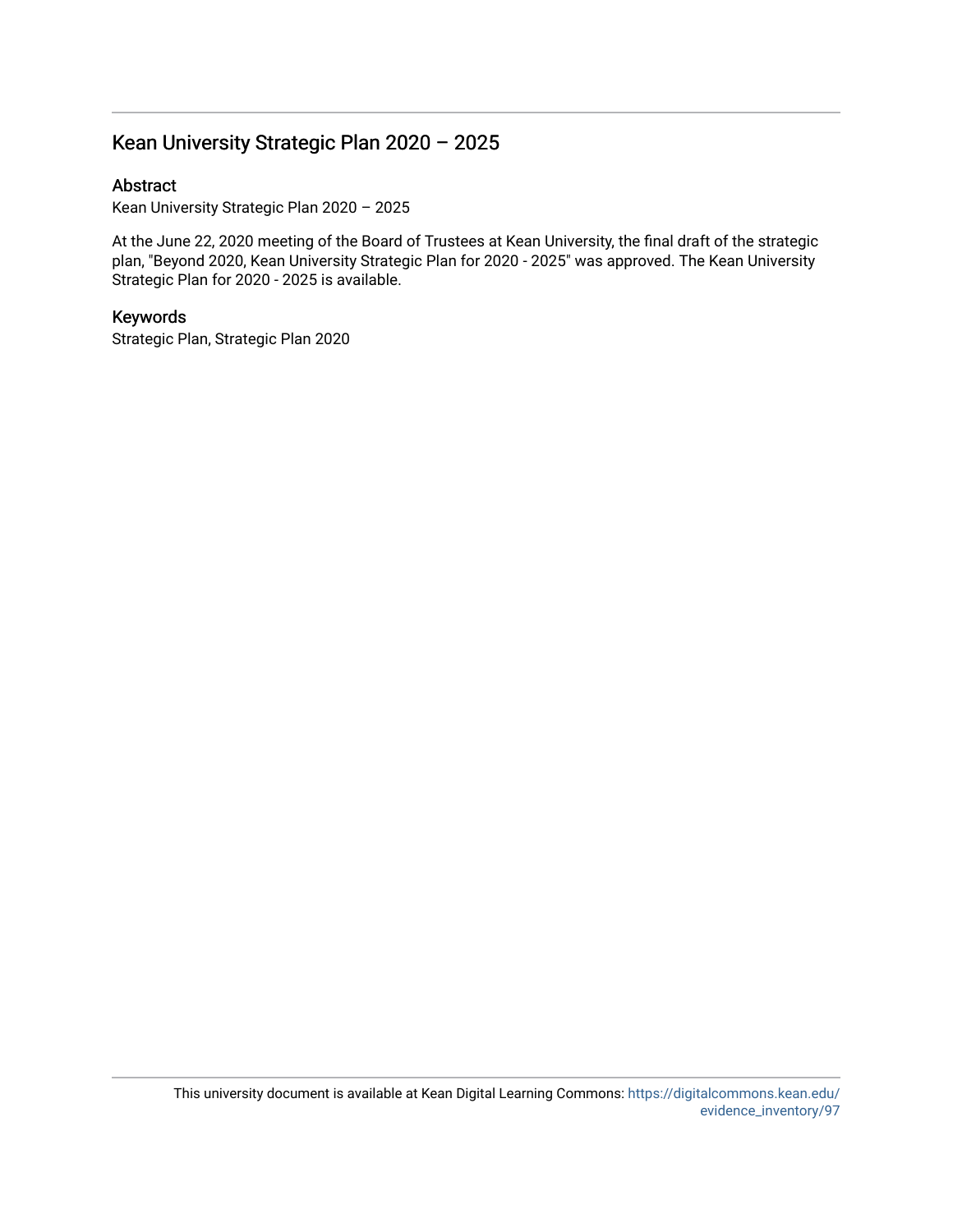## **Beyond 2020: Kean University Strategic Plan 2020 – 2025**

#### **Goals and Objectives**

#### **GOAL 1: TO POSITION KEAN UNIVERSITY AS AN ACADEMIC FOCAL POINT OF ONGOING AND TRANSFORMATIONAL POST-SECONDARY EDUCATIONAL OPPORTUNITIES THAT PREPARE STUDENTS TO MEET THE CURRENT AND FUTURE CHALLENGES OF OUR WORLD**

- Increase the number of programs with the highest and most comprehensive certifications of excellence and strategically grow the academic programs that currently have or have the potential for regional and national distinction to prepare a future vital workforce
- Review all existing academic programs and re-shape where needed to address organizational sustainability
- Enrich the Nathan Weiss Graduate College so that current and future programs in the health professions and rehabilitation sciences prepare future health providers in interprofessional collaborative programs to address the needs of the "whole" person
- Develop new interdisciplinary programs and teaching models that integrate interdisciplinary research acknowledging that no single discipline can address all future challenges
- Capitalize and expand on the diversity of opportunities at Kean locations to develop programs offering unique research experiences (e.g., environmental biology at the Skylands location, marine sciences at Kean Ocean, urban and suburban studies at Kean Union and Wenzhou Kean locations, and historiography at the Liberty Hall Museum)
- Steadily evolve to achieve R2 designation by the Carnegie Classification of Institutions of Higher Education as a doctoral university with rigorous research activity (e.g., publishing in peer-reviewed journals, book-publishing, grant-writing) that is directed at solving the problems of the future.
	- o Steadily increase the number and diversity of tenured and tenure track teacherscholar faculty
	- o Increase the success rate of external grant applications by continuing to provide support to faculty principal investigators
	- o Develop new internal funding mechanisms to support faculty research and creative works
	- o Increase funding for Graduate and Doctoral Assistantships

### **GOAL 2: TO PREPARE STUDENTS FOR AN ADAPTABLE 21ST CENTURY WORKFORCE IN WHICH THE JOBS OF THE FUTURE DO NOT EXIST TODAY**

- Engage students in active learning that fosters continuous learning not just knowledge acquisition – to prepare them to adapt to an ever-changing economy and society
- Provide an environment and tools that foster creative thinking to train students not to become job seekers but to become job creators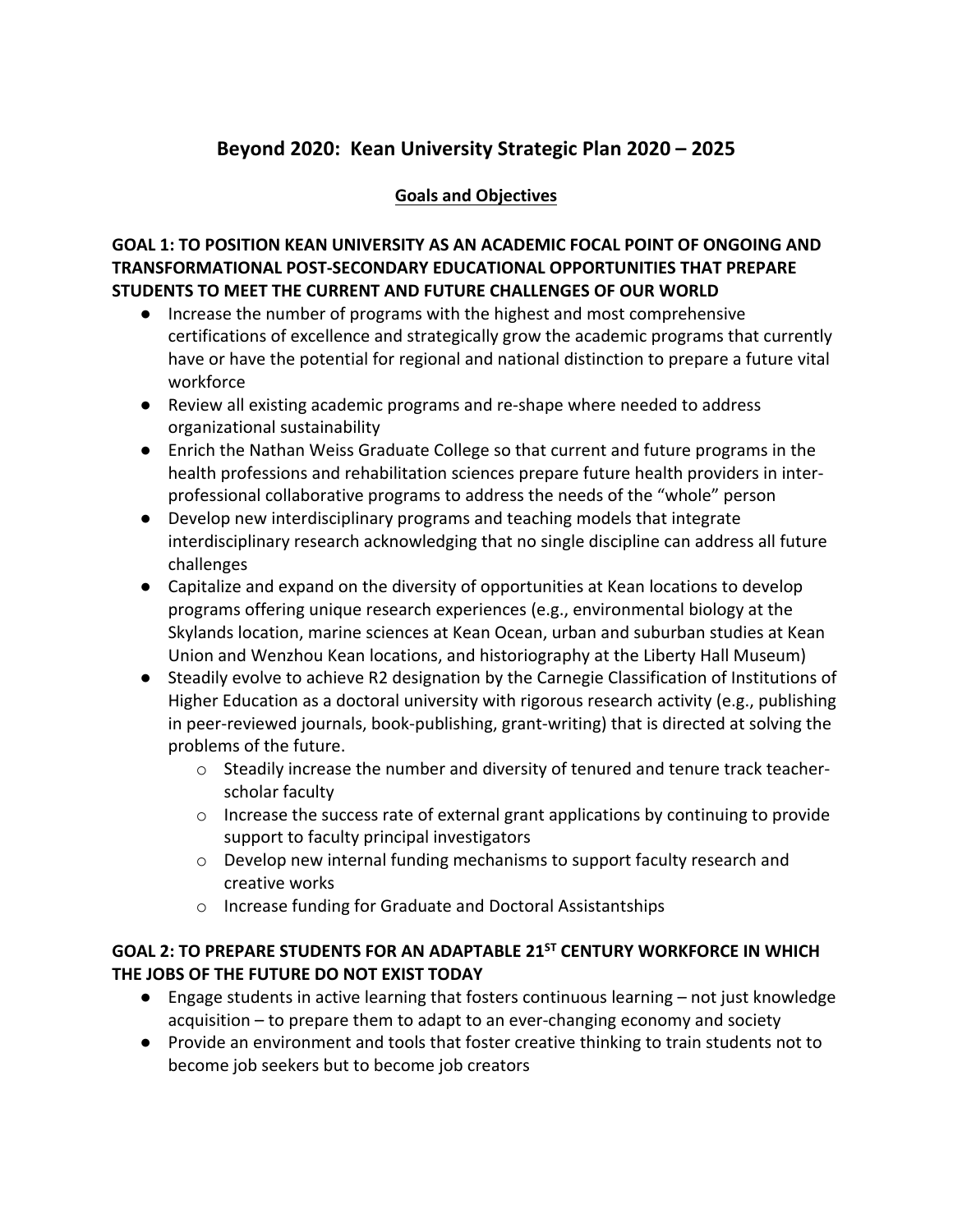- Cultivate globally-adept students who are prepared to engage and compete in an interconnected world
	- $\circ$  Continue to increase opportunities for students to study abroad at Wenzhou Kean University, other universities in Study Abroad programming, and TravelLearn experiences
- Building on Kean's commitment to diversity, further prepare students to thrive in a diverse world
- Expand the model of "Writing Across the Curriculum" to "Computation Across the Curriculum" and "Technology Across the Curriculum" to prepare students for a future that will be data-driven and technology-focused
	- $\circ$  Increase student access to new high-technology career paths through the creation of technology-equipped/enhanced spaces and laboratories, develop the corresponding academic and/or student life programming, that will lead to increased research, recreational, and employment opportunities for students
- Provide authentic work experience to students by Identifying internship, practicum, field experience and research opportunities for all undergraduate students

## **GOAL 3: TO CREATE A TRANSFORMATIVE STUDENT-CENTERED UNIVERSITY CULTURE FOCUSED ON STUDENT SUCCESS FROM FIRST ENCOUNTER THROUGH GRADUATION AND BEYOND**

- Provide students with the support needed so that they may experience academic success and achieve their dreams
	- $\circ$  Redesign curriculum to support student success at Kean University (e.g., redesign developmental remedial programs to utilize co-requisite and credit-bearing coursework) and beyond graduation from Kean University
	- $\circ$  Utilize student performance indices and advanced predictive analytics to make data-driven programmatic changes in student support services
- Develop and promote University expectations for standards of student service for faculty and staff, including division-specific guidelines for those standards
- Provide faculty and staff with a broad range of professional development opportunities to continuously improve pedagogical practices and research skills and implement best practices to enhance the delivery of student support in and out of the classroom
	- $\circ$  Establish a Teaching and Learning Center to reinforce and expand opportunities to learn and share new and innovative teaching technologies
- Create academic paths that meet student needs to insure timely and successful completion of their academic programs
	- $\circ$  Expand year-round learning opportunities to maximize flexibility and improve program completion rates
	- $\circ$  Strategically expand online course offerings to enhance flexibility and speed graduation
	- o Develop programs that support the unique needs of nontraditional and specialneeds students
	- o Identify funding sources, scholarships, grants, and financial aid resources to enable students to use the path best suited for them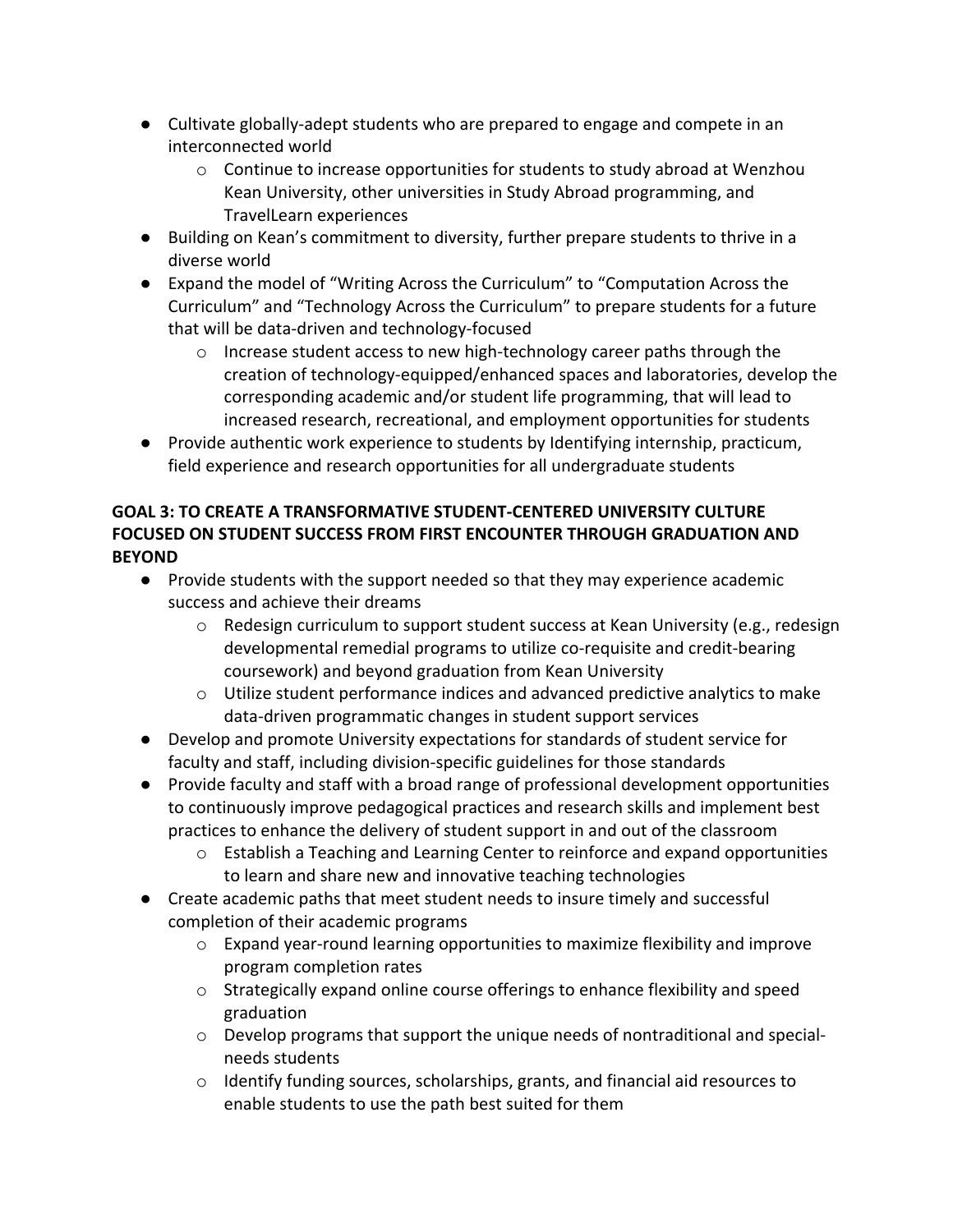- Create attractive and engaging retention campaigns, treating current students much like prospective students and ensuring that their financial aid, housing issues, and other needs are addressed on an ongoing basis
- Promote and provide opportunities for students to live a healthy lifestyle and enjoy optimal wellness
- Promote learning communities and provide all students with the opportunity to participate in at least one learning community before they graduate
- Reduce students' financial burden and help prepare students to take advantage of all available resources to support their learning by expanding the use of Open Educational Resources

### **GOAL 4: TO POSITION KEAN UNIVERSITY AS A CULTURAL, ECONOMIC AND EDUCATIONAL EPICENTER AND RESOURCE FOR THE ENTIRE COMMUNITY**

- Develop and strengthen university relations with city, state and federally-elected officials in all regions of New Jersey and Kean campuses, and at key state and federal government agencies
- Offer Kean's rare assets including its unique outdoor art collection, galleries, traveling exhibitions and performing arts as tools to attract and engage all members of the University community at all Kean locations
	- $\circ$  Establish an effective system for supporting and promoting faculty expertise and research to the entire university community and beyond
- Design and deliver programming that will attract members of the larger university community at all Kean locations
	- o Create and deliver curricula for pre-college summer programming (non- and credit-granting)
	- $\circ$  Create career-enhancing certificate programs, episodic learning opportunities, "Elderhostel" experiences, and Travel Learn experiences
- Enhance the campus experience for students, employees, and the community through the use of integrated planning, design and facility operations for existing and future spaces
- Continue to market Kean University's world-class facilities through Events and Conference Services to host events that are open to the entire community

#### **GOAL 5: TO ESTABLISH KEAN UNIVERSITY AS A NATIONAL CENTER OF EXCELLENCE IN HUMAN RIGHTS AND CIVIC ENGAGEMENT THAT BUILDS UPON OUR INSTITUTIONAL COMMITMENT TO EQUITY, INCLUSIVITY AND SOCIAL JUSTICE AND MODELS FOR OUR STUDENTS THEIR ROLE AS CONTRIBUTING CITIZENS OF THE WORLD**

- Integrate Human Rights and civic engagement in all facets of the student experience academic, co-curricular and residential
- Become a leader in responding to humanitarian issues that have local, regional and global impact by sharing our time, talents and treasures
	- $\circ$  Assess the problems of hunger, homelessness and poverty among the entire Kean University community to ensure that neither our students nor their families and neighbors suffers from food insecurity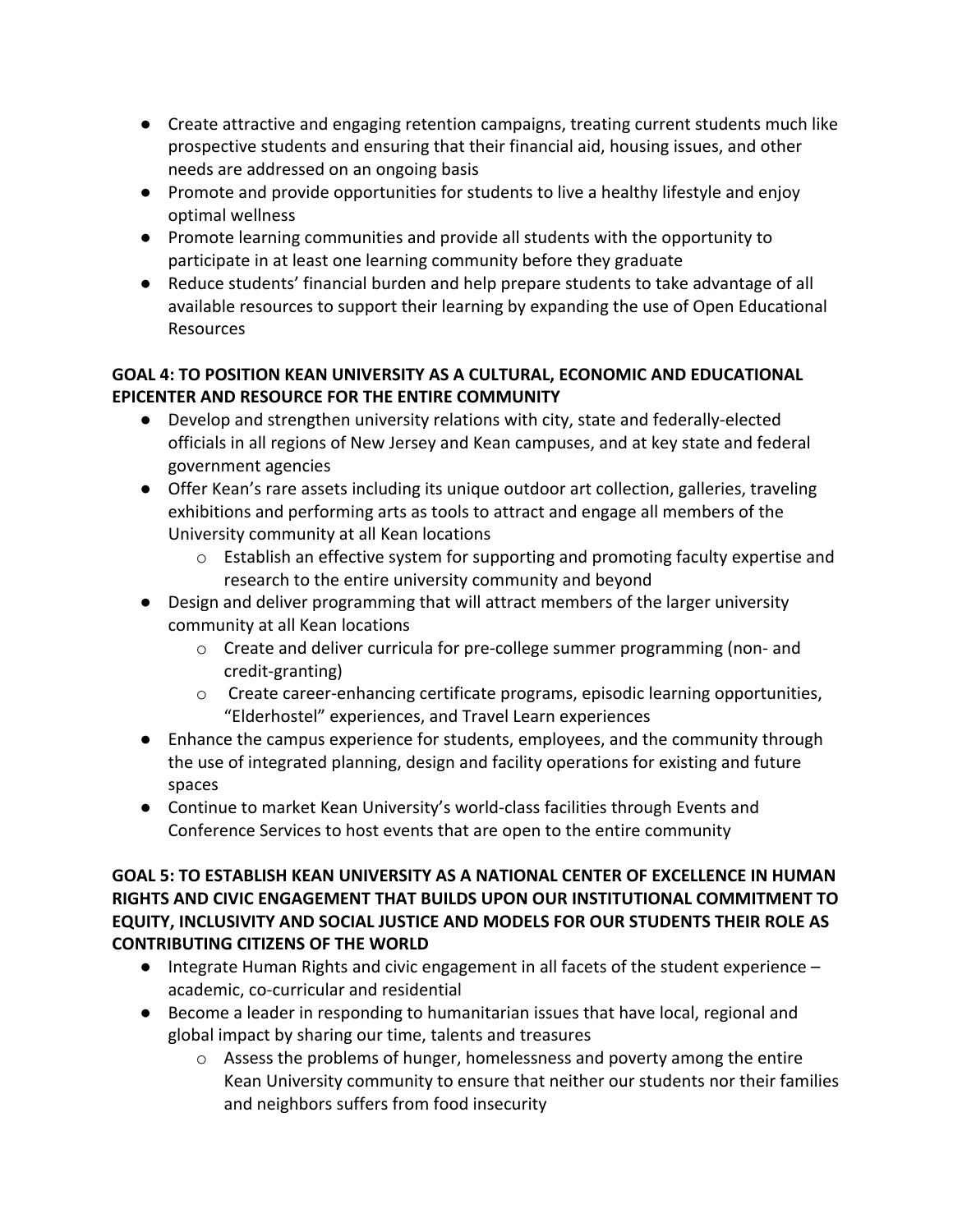- Engage students in national imperatives such as "Get Out the Vote" and voter registration campaigns
- Increase service-based partnerships in the surrounding areas of Kean Union, Kean Ocean Kean Skylands and Wenzhou Kean communities
- Adopt new measures to guide constructive conversations on all issues that impact students, staff, faculty and promote the Kean University culture as a positive collaborative learning community based on respect, caring, collegiality, and trust at all levels
- Encourage members of the Kean University communities to participate and assume leadership roles in local, regional and national associations

#### **GOAL 6: TO SECURE A FINANCIALLY SUSTAINABLE UNIVERSITY THAT CAN SUCCESSFULLY FACE THE CHALLENGES OF THE FUTURE**

- Establish Kean as a "University of Choice" for students and faculty alike
	- o Conduct market research to establish Kean University's place in the collegiate landscape and identify opportunities for growth
	- $\circ$  Increase exposure of social mobility branding campaign highlighting world-class programs, student and faculty research, value of degrees and work readiness of graduates
	- $\circ$  Develop articulations and incentives to attract and retain highly qualified student and faculty candidates within high-demand programs throughout the region
	- $\circ$  Create effective collaborations between university divisions so that all members of the university community take ownership of recruitment, retention, and student support
	- o Continue to offer a world-class learning environment in which Kean University provides a total educational experience for students
	- o Continue to position Kean University as the best value in tuition at a four-year university in New Jersey
	- $\circ$  Implement a robust scholarship program that attracts top quality prospective students to Kean from within and outside New Jersey, using a scholarship plan that works to meet scholars' financial needs
	- $\circ$  Maintain current recruitment goals through increased marketing regionally and globally, with an emphasis on regional recruitment in targeted neighboring states and international recruitment by continuing to raise visibility, enhance reputation, promoting Kean's strong academic programs and world-class services to promote the institution
	- $\circ$  Promote unique academic programs regionally and nationally, such as Kean Online, Michael Graves College and NJ Center for Science, Technology & Mathematics, to attract prospective students from New Jersey and beyond
- Explore and establish new ways to support all faculty and employees to achieve their highest potential while simultaneously meeting the needs of a university that operates year round and 24/7
- Strengthen cross collaborations between Kean Union, Kean Ocean, Kean Skylands and Wenzhou Kean campuses